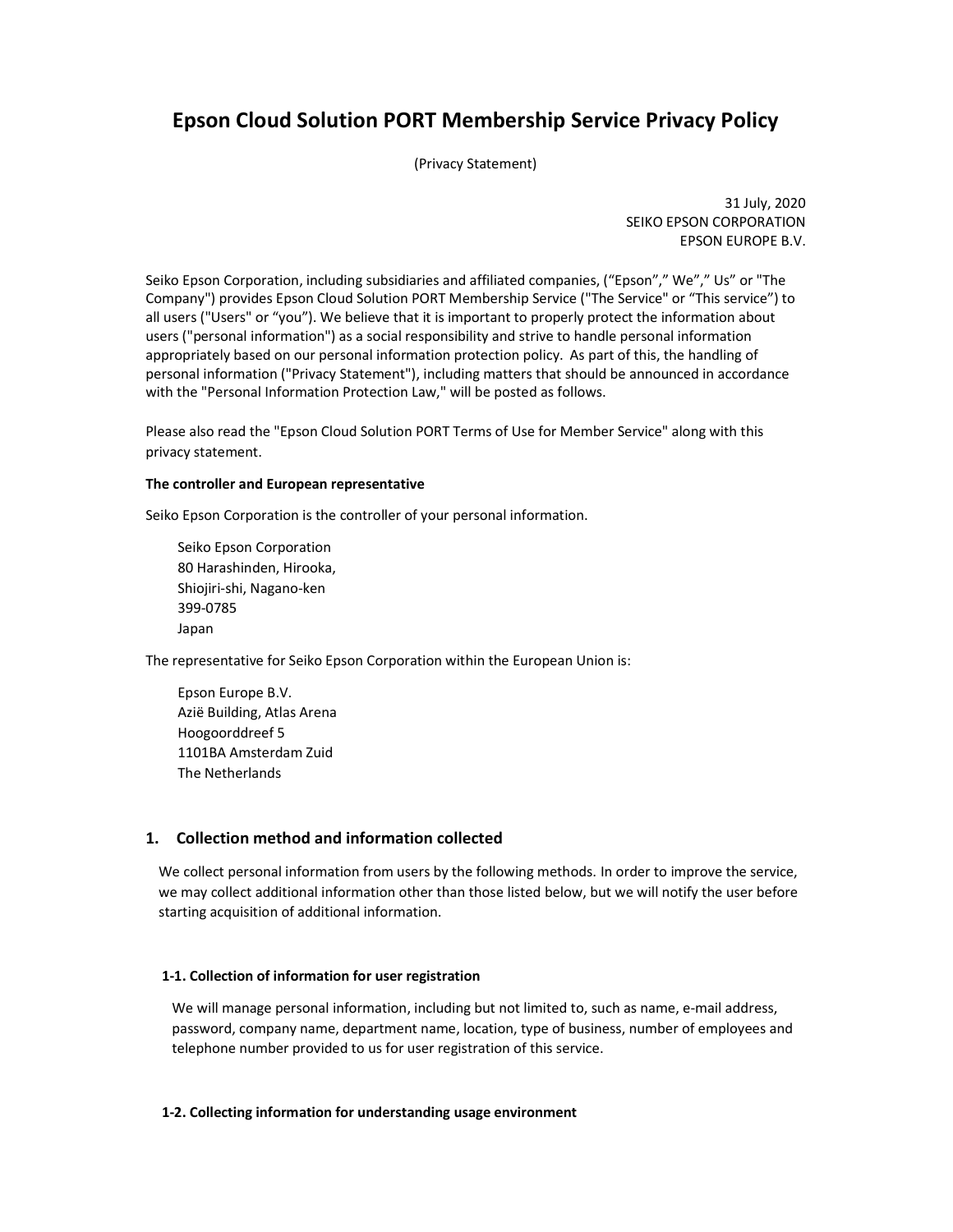In order to understand the environment for using this service, information including but not limited to, such as your OS, version number, product type and service pack is managed as personal information.

#### 1-3. Collecting device information registered in the system

Device information (model name, series name, serial number, etc.) of the printer that is the target of this service, installation environment information (temperature, humidity, atmospheric pressure, etc.), operation information (printer usage status, error information, job information, consumables and media information) is managed as personal information.

#### 1-4. Collecting information when a user accesses the service

When a user accesses this service, we may collect information such as page browsing history as information regarding the user's behaviour and use it for improving convenience of the service. This information includes website usage history and session cookies.

As one of the cookies, we use Google Analytics of Google Inc. to collect and analyse usage history. Google Analytics uses first party cookies to record information about your access.

The privacy policy of Google Analytics is set in the privacy policy of Google Inc.

You can refuse to receive cookies on your decision; however, you may not be able to use some of the functions of this website or this service.

\*We do not use Do-Not-Track signals.

# 2. Legal basis and Purpose of use of personal information

The legal basis for this Service is that it is necessary for the legitimate interests of Epson or companies within the Epson group in providing this Service to you.

We will use personal information within the scope of the purpose of use notified to you when acquiring personal information, or the following purpose ("purpose of use"). Except for the purpose of use, we will not use it unless it is described in "3. Sharing information to third parties" or with the prior consent of you.

- Your registration and certification to use this service.
- Contact with you regarding this service.
- Provision, maintenance, protection and improvement of this service.
- Response to complaints related to privacy information with regards to this service.

However, in the following cases, we may use personal information even if it is outside the scope of the purpose of use.

- When required by law.
- When it is necessary to protect the life, body or property of a person and it is difficult to obtain the consent of the person.
- When it is particularly necessary to improve public health or promote the healthy development of children, and it is difficult to obtain the consent of the person.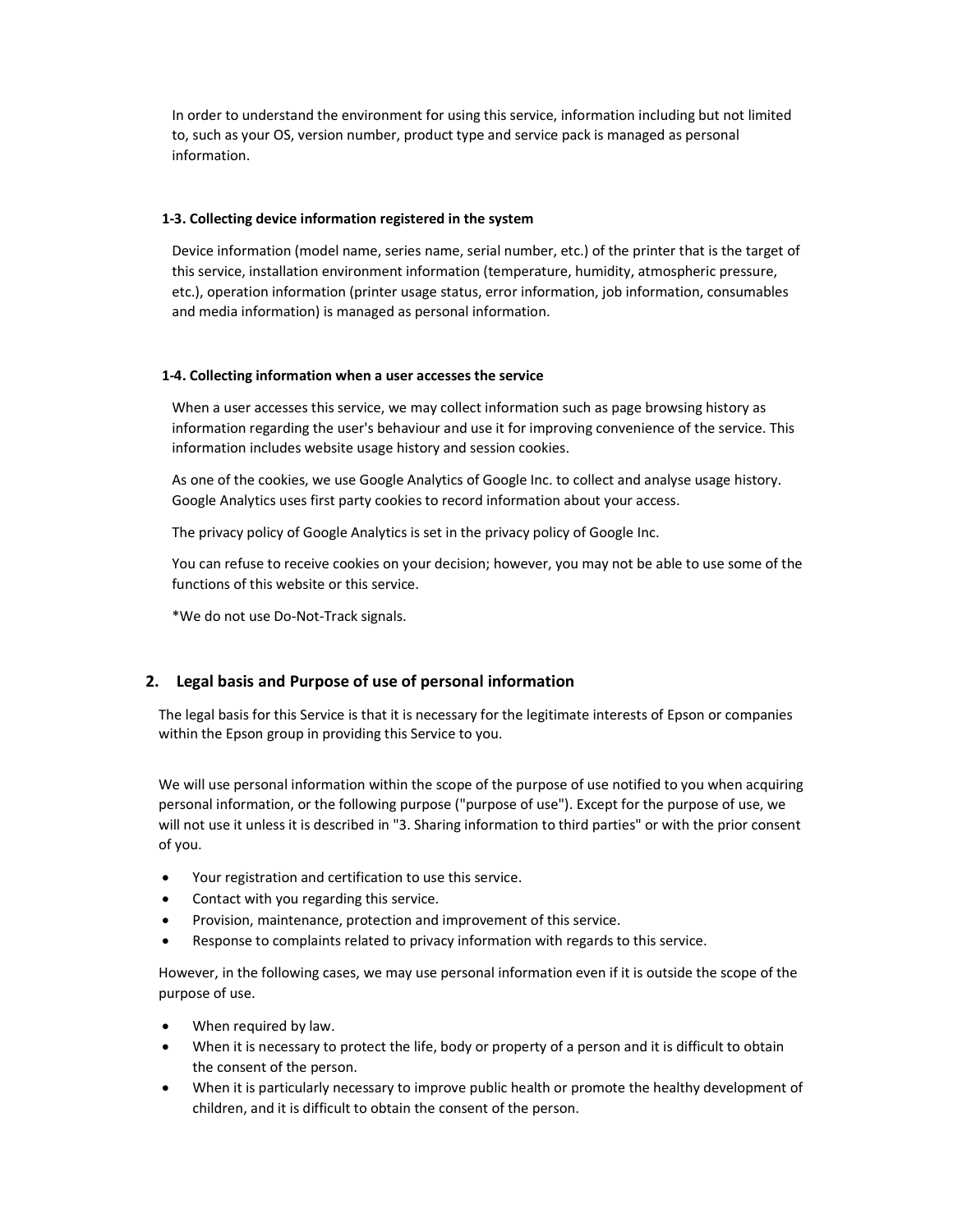In cases where it is necessary for a national institution or local government or a person entrusted with it to carry out the affairs stipulated by law, and with the consent of the person concerned, the execution of the affairs When there is a risk of hindrance.

# 3. Sharing information to third parties

We will not provide personal information to third parties except with the consent of you. However, regarding the following cases, we may provide personal information to a third party.

#### 3-1. About shared use

To the extent necessary to achieve the purpose of use, we may disclose or provide the acquired personal information and the content of inquiries to each company of the Seiko Epson Group in a paper or electronic medium.

Please refer to "1. Collection method and information collected" for the personal information items shared with group companies, and "2. Legal basis and purpose of use of personal information" for the purpose of use.

The following is the person responsible for the management and operation of personal information when sharing the Seiko Epson Group.

SEIKO EPSON CORPORATION Epson Cloud Solution PORT Personal Information Protection Manager

#### 3-2. About outsourcing to a third party

We may entrust all or part of the handling of personal information to a third party ("consignee") within the range necessary for achieving the purpose of use.

When entrusting, we will entrust personal information to the minimum extent necessary to carry out our business under strict control and will supervise the consignee as necessary and appropriate.

#### 3-3. Use of information provided to the outside the company

We may provide statistical information to third parties so that we cannot identify individuals.

#### 3-4. Business transfer, etc.

As a company, we may take over the business due to merger or other reasons. In that case, personal information will be handled even after succession to the extent necessary to achieve the purpose of using the personal information before succession.

#### 3-5. Provision based on laws and regulations

We may provide personal information to a third party in the following cases.

- When required by law.
- When it is necessary to protect the life, body or property of a person and it is difficult to obtain the consent of the person.
- When it is particularly necessary to improve public health or promote the healthy development of children, and it is difficult to obtain the consent of the person.
- In the case where it is necessary for a national institution or local public entity or a person entrusted with it to carry out the affairs stipulated by law, and with the consent of the person concerned, the execution of the affairs when there is a risk of hindrance.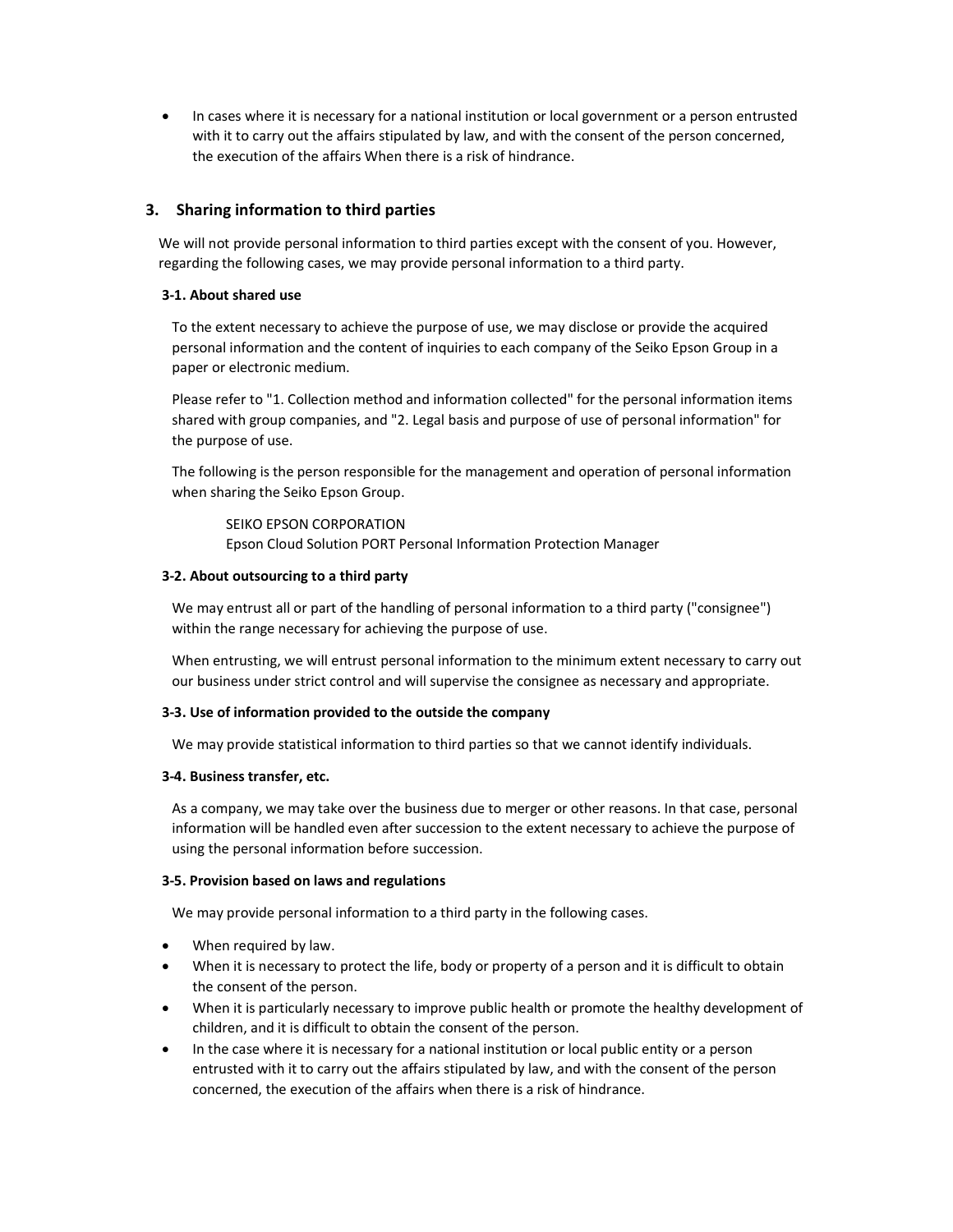#### 3-6. Transfer of data outside the European Economic Area (EEA)

Epson uses third parties to perform some processing activities on its behalf. Some or all of your personal information may be disclosed to them, but they are only permitted to use the disclosed data for the purposes for which Epson holds your information and in accordance with Epson's directions.

Some of our external third parties are based outside the EEA so their processing of your personal data will involve a transfer of data outside the EEA.

Epson shares your personal data within Epson's companies. This involves transferring your personal information outside the EEA.

Whenever Epson transfers your personal information outside the EEA, Epson ensures that a similar degree of protection is afforded to it by the implementation of at least one of the following safeguards:

- Epson will only transfer your personal information to countries that have been deemed to provide an adequate level of protection for personal information by the European Commission. In 2019 Japan has been granted adequacy deal on Data Protection by the European Commission.
- When Epson shares your personal information within Epson's companies or uses certain third parties, Epson uses the Model contracts for the transfer of personal information to third countries approved by the European Commission, which give personal information the same protection it has in Europe.

# 4. Safety management of personal information

.

In order to properly manage personal information, the Company will supervise employees and will exercise due diligence to ensure proper management. In addition, personal information is kept accurate and up to date within the range necessary to achieve the purpose of use, and is safely managed by a server protected by a firewall, etc. to prevent unauthorized access, loss, destruction, falsification, leakage, etc.

For personal information entrusted to us by the user, we will delete the user registration information and delete the printer information when the service is no longer required for the user, such as when the user has finished using the service.

The password entered by the user when using this service shall be managed by the user himself and shall not be disclosed or leaked to a third party.

In addition, if we learn of the fact that the password has been stolen or used by a third party, we will inform you immediately of that fact, and if we receive instructions from you, we will comply with it.

#### 5. Contact point for personal information

For inquiries and complaints about personal information, please contact the following contact.

Contact point for personal information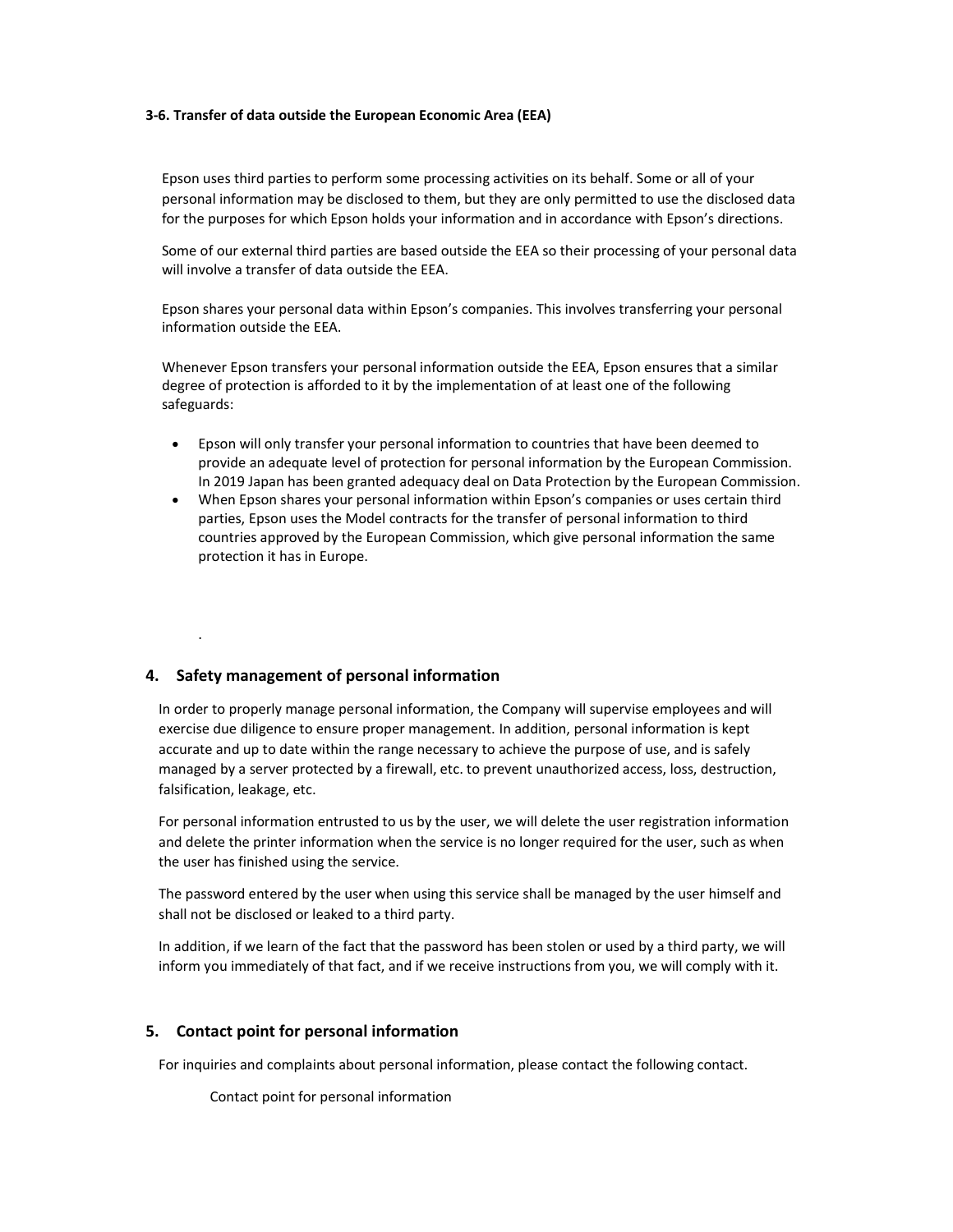80 Harashinden, Hirooka, Shiojiri-shi, Nagano-ken 399-0785 SEIKO EPSON CORPORATION Epson Cloud Solution PORT Personal Information Protection Manager E-mail: privacy.ecsp@exc.epson.co.jp

\*Inquiries regarding the use and consideration of this service and products cannot be answered at this window, so please inquire at the contact information for each product.

Contact point if you reside in the European Economic Area. The European representative of the controller of the information and its European Data Protection Officer may be contacted by writing to:

The EDPO Epson Europe B.V. Azië Building, Atlas Arena Hoogoorddreef 5 1101BA Amsterdam Zuid The Netherlands.

or, using E-mail: edpo@epson.eu

# 6. Retention period, Exercise of your rights: disclosure, correction, suspension of use, deletion, etc. of personal information

Epson will hold your personal data for the duration of the Services. After that time some information may be held but only in an anonymised form or as part of archived records.

If you require disclosure of the content of personal information, purpose of use, or make corrections regarding personal information, please contact the person in charge of the company who accepted the application for using this service, or please contact the "5. Contact point for personal information". After confirming your identity, we will promptly perform procedures such as disclosure of personal information.

If you are an individual resident within the European Economic Area, Epson is subject to the legal requirements contained in the GDPR. As a "data subject" you have statutory rights to request from Epson access to and rectification or erasure of personal data or restriction of processing concerning yourself or to object to processing as well as the right to data portability and the right to lodge a complaint with a supervisory authority. Please contact: The EDPO, Epson Europe B.V., Azië Building, Atlas Arena, Hoogoorddreef 5, 1101BA Amsterdam Zuid, The Netherlands, or, using Email: edpo@epson.eu.

# 7. Compliance with laws and regulations / Revision of privacy statement

Epson manages and uses personal information in accordance with laws and regulations in Japan and any applicable data protection law (e.g. GDPR). We may revise the privacy statement in order to comply with changes in laws and regulations in Japan, to ensure the protection of personal information more securely, or for other reasons. We will inform you when updating.